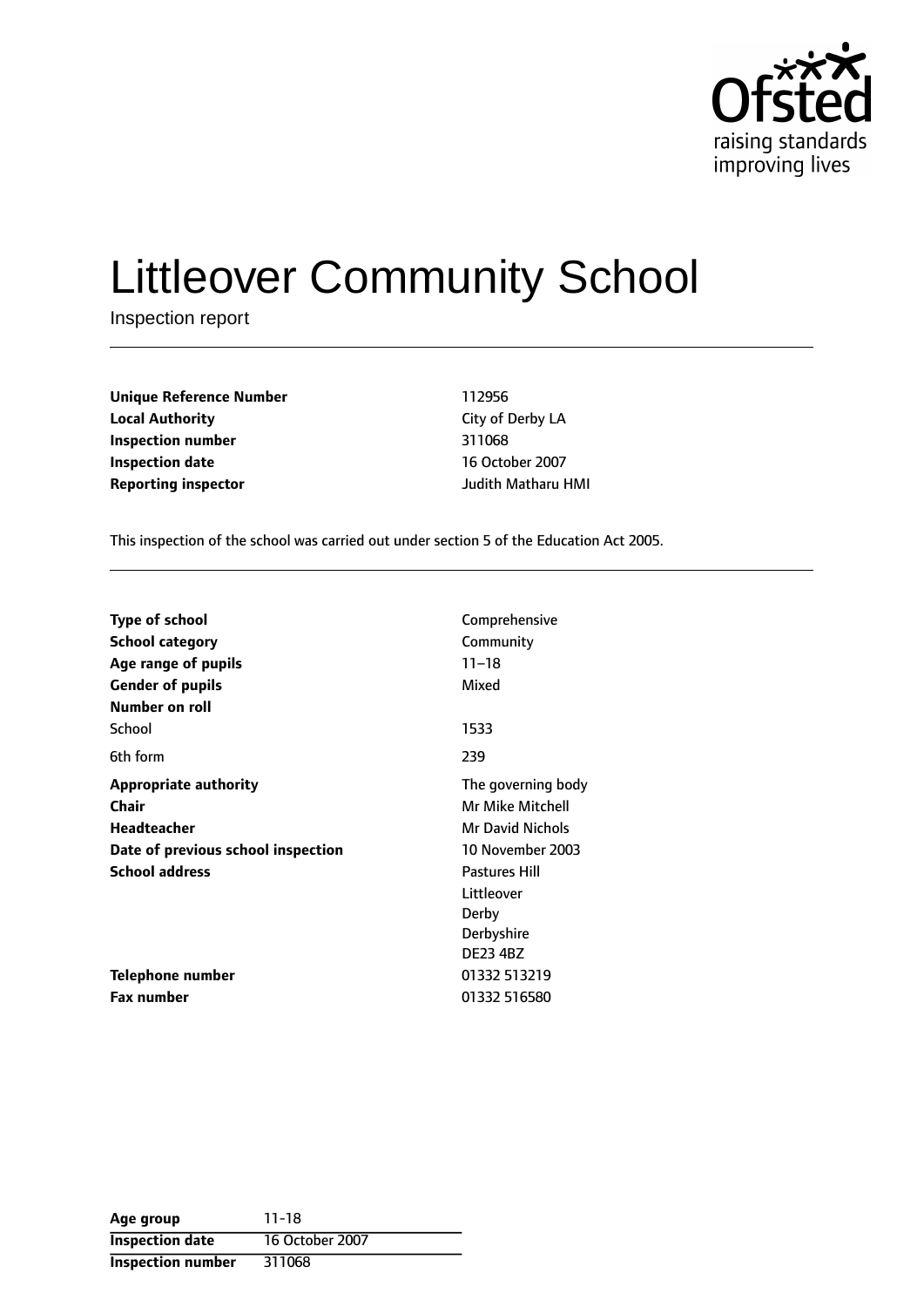.

This document may be reproduced in whole or in part for non-commercial educational purposes, provided that the information quoted is reproduced without adaptation and the source and date of publication are stated.

Further copies of this report are obtainable from the school. Under the Education Act 2005, the school must provide a copy of this report free of charge to certain categories of people. A charge not exceeding the full cost of reproduction may be made for any other copies supplied.

<sup>©</sup> Crown copyright 2007

Website: www.ofsted.gov.uk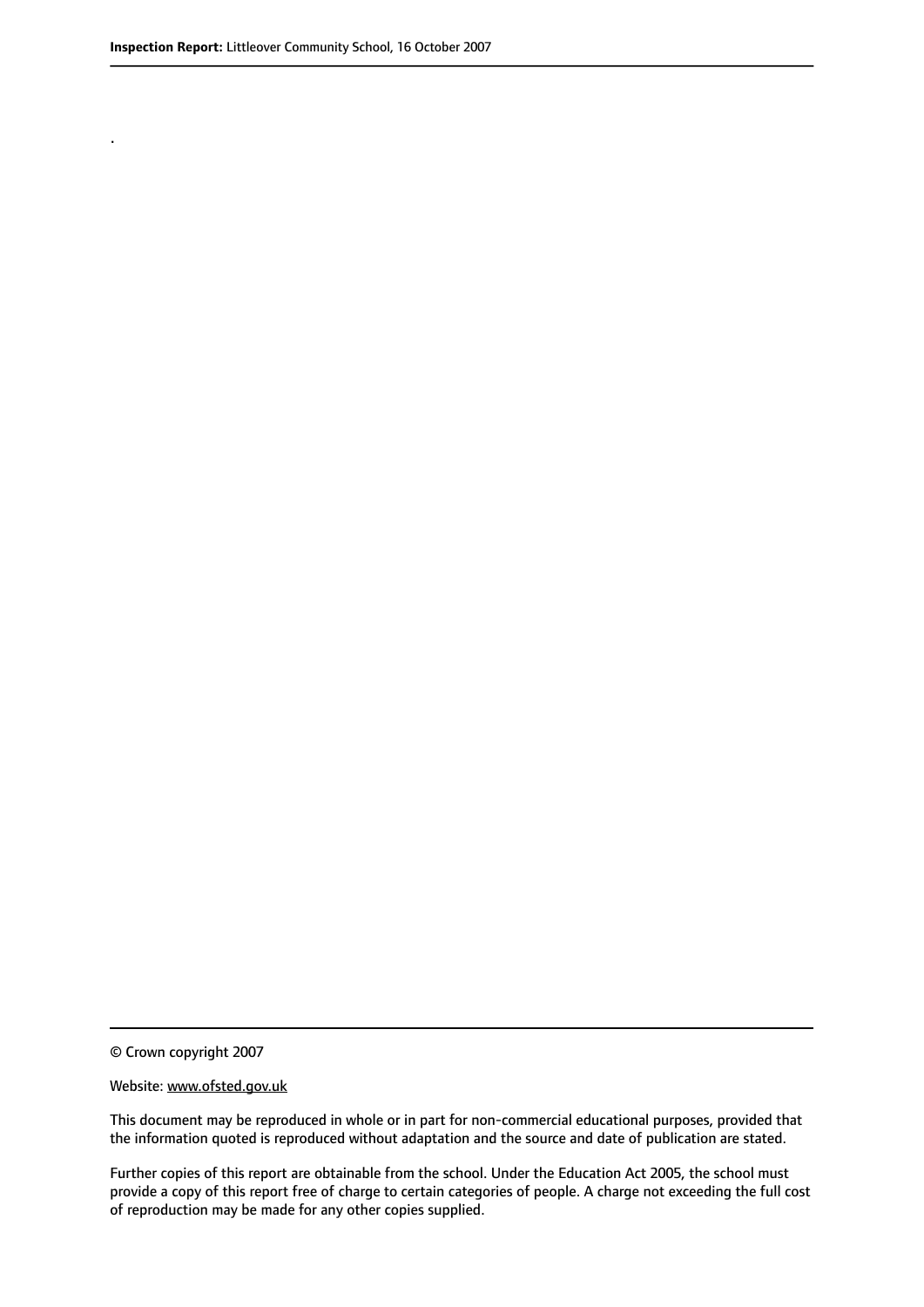# **Introduction**

The inspection was carried out by one of Her Majesty's Inspectors of Schools and an Additional Inspector. The school was visited for one day.

Inspectors evaluated the overall effectiveness of the school and investigated the following issues: achievement and standards, teaching and learning, and leadership and management. Evidence was gathered from the school's self-evaluation exercise, national published assessment data and the school's own assessment records and documentation, observation of the school at work, interviews with senior members of staff and pupils and the parents' questionnaires. Other aspects of the school's work were not investigated in detail, but inspectors found no evidence to suggest that the school's own assessments, as given in its self-evaluation, were not justified, and these have been included where appropriate in this report.

# **Description of the school**

This is a larger than average sized 11-18 comprehensive school serving the Littleover, Mickleover and Normanton areas of Derby. The proportion of students with learning difficulties and/or disabilities is below the national average and attainment on entry is above average. 60% of students are of White British background, with other pupils from a variety of ethnic backgrounds including Indian (16%) and Pakistani (12%). The proportion of students with English as a second language is higher than the national average. Attendance is well above the national average. The school holds the following awards: Artsmark Silver, Careers Mark, Sports Mark, Health Promoting Schools and the Healthy Schools Award. Specialist science and mathematics status was awarded in September 2003.

### **Key for inspection grades**

| Grade 1 | Outstanding  |
|---------|--------------|
| Grade 2 | Good         |
| Grade 3 | Satisfactory |
| Grade 4 | Inadequate   |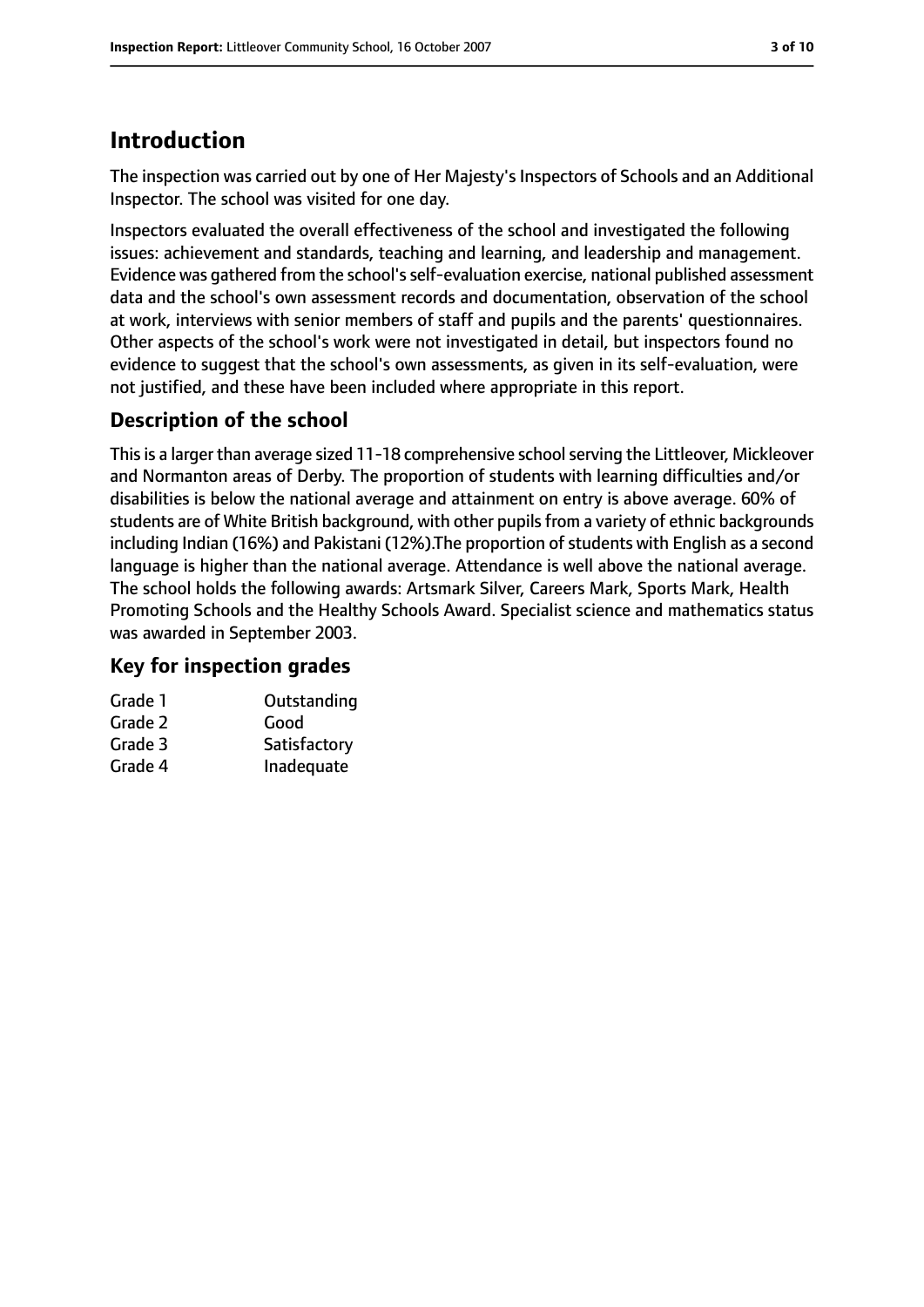# **Overall effectiveness of the school**

#### **Grade: 1**

Littleover Community School is a highly successful school, which has developed a culture of high aspiration and achievement. Inspectors agree with the school's judgement that the standard of education provided is outstanding. There are many reasons why the school is so successful, the most significant of which are the exceptional leadership at all levels, which drives continuous improvement, and the prevalence of outstanding teaching. Consequently, pupils are extremely positive about their learning. They are in no doubt about their school's expectations of them to achieve highly and this instils confidence in all of them, irrespective of their abilities. A very large number of parental questionnaires were received at inspection; these indicate overwhelming support for the school's work. The comment 'This is an excellent school with outstanding leadership and an inclusive family feel', typifies the vast majority of parents' views.

Pupils join the school with above average attainment. The school builds on this to achieve outstanding standards that are consistently well above national averages in Key Stage 3 tests. Similarly high standards are achieved at Key Stage 4, where results have continuously improved, and are significantly above national averages at every benchmark. In particular the proportion of pupils gaining GCSE English and mathematics at A\*-C grades are exceptionally high, as are the proportion gaining five or more A\*-C grades, and five or more A\*-G grades.

Pupils of all abilities, including those with learning difficulties or disabilities make outstanding progress from Years 7 to 11. This is because the school sets challenging targets for all its pupils at both Key Stages and supports and guides them very well. School leaders are particularly careful to analyse any areas of relative underperformance, for example the achievement of higher ability pupils in the Key Stage 3 English tests improved in 2007 following intensive actions by the school. Similarly the school was disappointed with the number achieving the higher A\*- B grades at GCSE in 2006. Robust action was taken to address this, resulting in significant improvements at the higher grades in 2007.

Specialist status in mathematics and science is contributing significantly to the school's success. In particular, the use of additional resources, in information and communication technology (ICT), is improving teaching and learning across the school.

The school ethos is one of high expectations within a warm and supportive environment. This prompts outstanding personal growth and development of pupils. Their behaviour is excellent, both in lessons and at social times, and they display considerable enjoyment of school. Relationships with teachers are strong; pupils speak positively of the teaching in the school and their respect for their teachers' efforts. Attendance is well above the national average. Many pupils make excellent contributions to the school and community, for example, the organisation of Charity Week by Year 11 pupils, the large number developing skills as sports leaders and the willingness of sixth formers to help younger pupils with their learning.

Teaching and learning are outstanding, with much teaching that is of an exceptionally high standard. Teachers plan their lessons very well and routinely share clear learning objectives with pupils. They have consistently high expectations of behaviour and pupils respond to this really well. Lessons move at a brisk pace and are well organised. Many teachers use probing questioning effectively to prompt deeper thinking from pupils. There is increasingly effective use of ICT across the curriculum, a significant improvement since the last inspection. In the most successful lessons, teachers demonstrate skill in providing high levels of challenge for all pupils. They engage pupils through a variety of interesting and relevant tasks, which encourage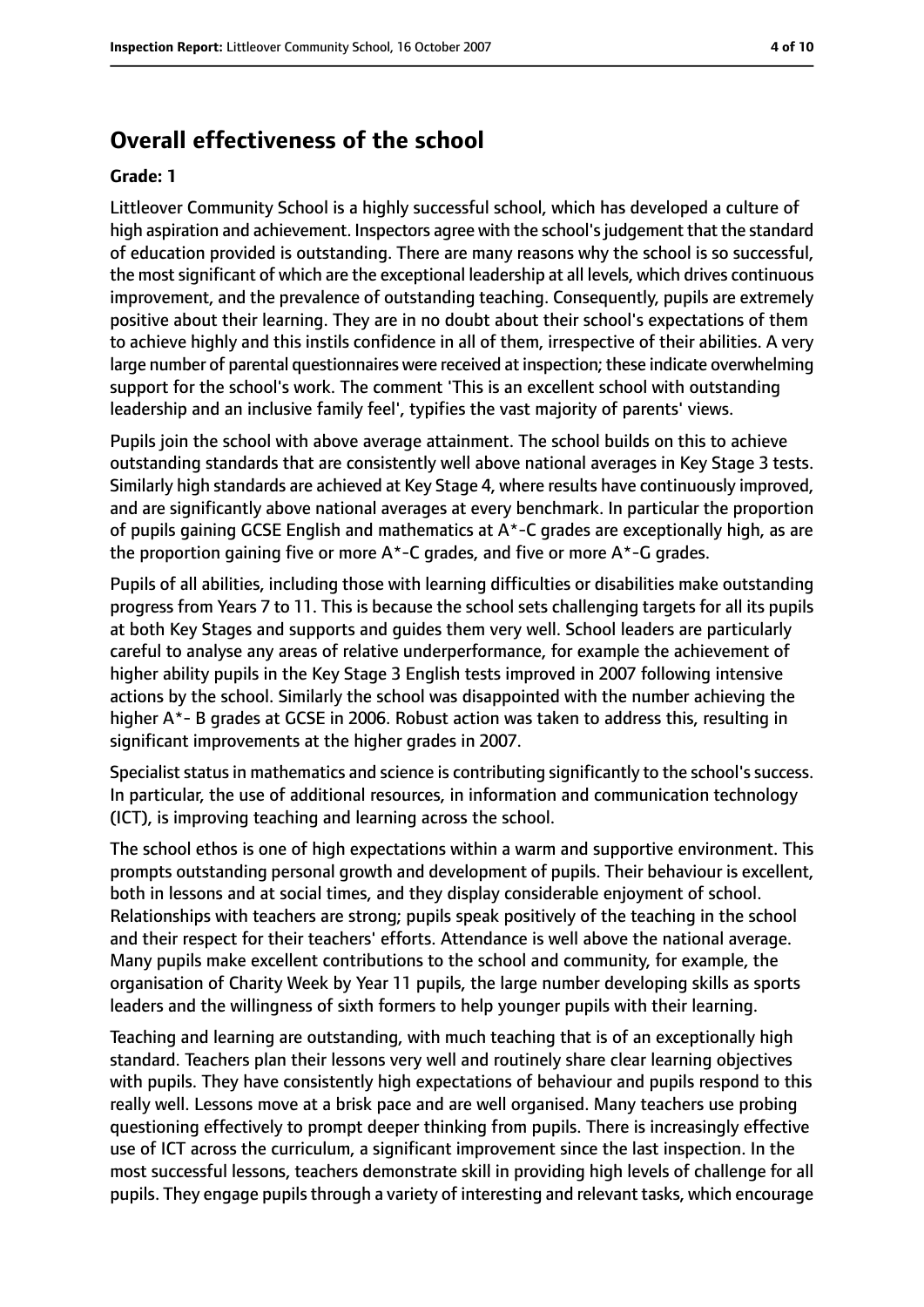pair and group work. This is prompting valuable independent and cooperative learning skills. Pupils respond eagerly in lessons, many commenting that they find them interesting and fun.

The curriculum of the school was not inspected in detail, but it is clear that pupils are achieving excellent progress through the current provision. All pupils study both mathematics and statistics at GCSE, and double science, together with English and English Literature. Over 90% of pupils also study a foreign language at Key Stage 4, which far exceeds the government target. The high standards being achieved in mathematics and science at Key Stage 4 encourage large numbers of pupils to pursue these subjects at Advanced level. However, this is an inclusive school and lower ability pupils achieve outstanding progress too, particularly through their GCSE English and mathematics courses, where results are impressive. Health education, and pupils' understanding of its importance, are both good. A wide range of enrichment and extra-curricular activities complement the curriculum; in particular, large numbers of pupils enjoy a variety of sporting, musical and drama activities.

The quality of care pupils receive is excellent. Pupils say they feel safe and acknowledge the strength of the school's concern for, and systems to ensure, their welfare. Equally excellent is the academic guidance provided to pupils and the robust and effective system of tracking and monitoring their progress. The school is quick to identify when pupils are underachieving and implements a range of useful interventions, including mentoring, individual support, booster sessions and liaison with parents. Heads of year provide excellent support for pupils' personal welfare and their academic achievement.

There is exemplary leadership at all levels across the school. The headteacher continues to provide outstanding vision, direction and leadership for the school's work. He is respected by pupils, staff and parents. A strong and capable senior management team who share his vision ably supports him. There is a clear focus on raising achievement, resulting in continual improvement over recent years. As a result, a success culture has been created throughout the school which staff and pupils share. Highly effective self-evaluation has enabled the school to build very successfully on its strengths and improve any perceived weaknesses. Very good systems are in place to monitor teaching and learning and to evaluate and improve standards in different subjects.

Subject leaders are strong contributors to the improvement agenda and form an effective and highly motivated middle leadership team. They are clear about their rolesin developing teaching and learning and provide good direction for the work of their teams.

Governors support the school well in their role as critical friends. Overall, there has been substantial and sustained improvement since the last inspection. Given the school leaders' success in raising standards and maintaining the school's considerable strengths, value for money is excellent and the school has an excellent capacity to improve further.

### **Effectiveness of the sixth form**

#### **Grade: 1**

The work of the shared sixth form is outstanding and it continues to improve. Excellent liaison between the two schools ensures consistency, with students working successfully in both settings. Standards achieved are exceptionally high, being consistently above national averages across a full range of subjects. In 2007, students made outstanding progress at Advanced level with 100% achieving A-E passes. Retention rates are very high. Sixth form students are very positive about their courses and value the good relationships they have with their teachers. They enjoy their enrichment programme and the various responsibilities available to them,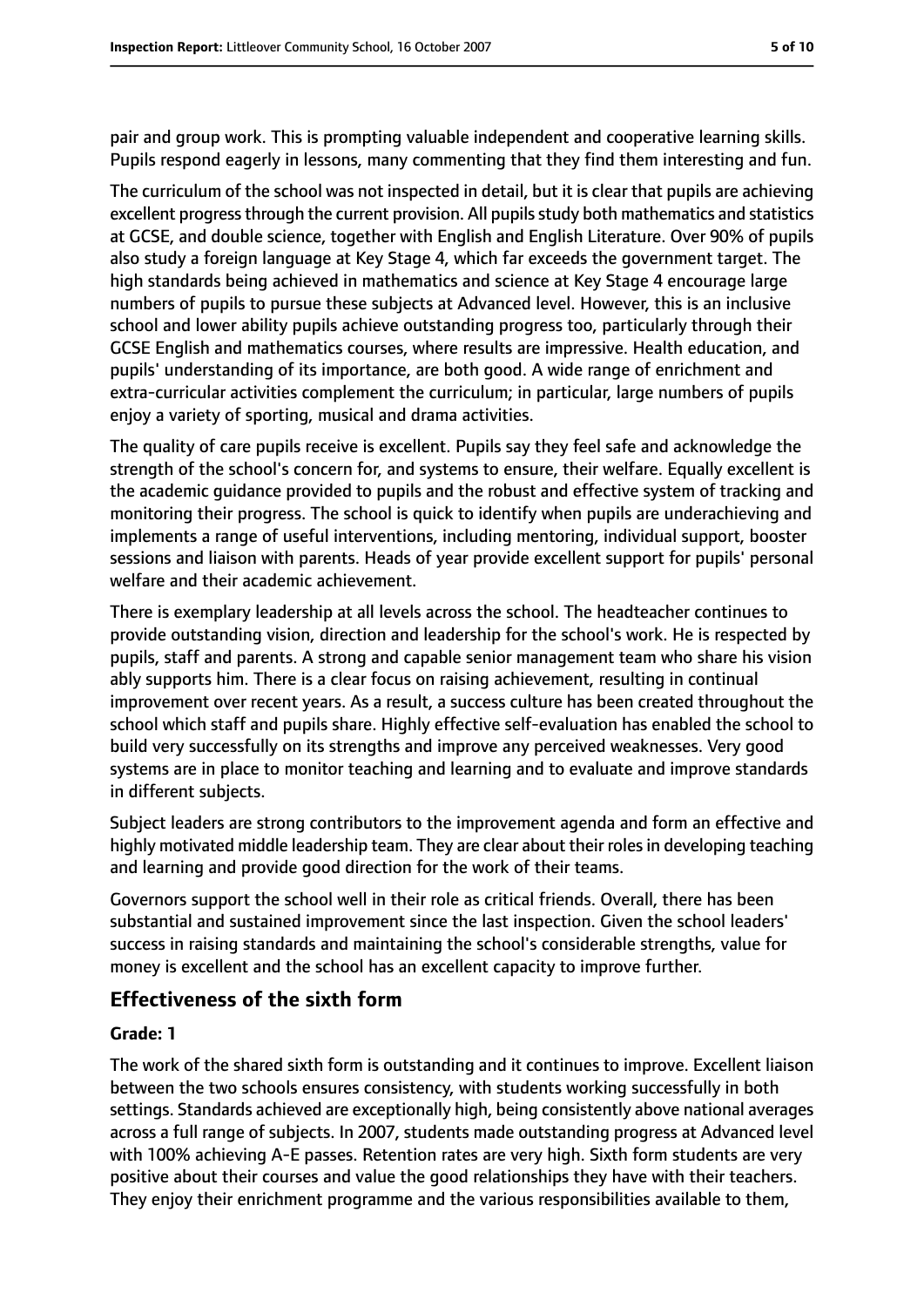particularly assisting with lower school activities. Students comment favourably on the high quality guidance and support provided for them. Teaching, leadership and management of the sixth form are all outstanding.

## **What the school should do to improve further**

■ Raise the standard of all teaching and learning to match the outstanding practice evident in the school.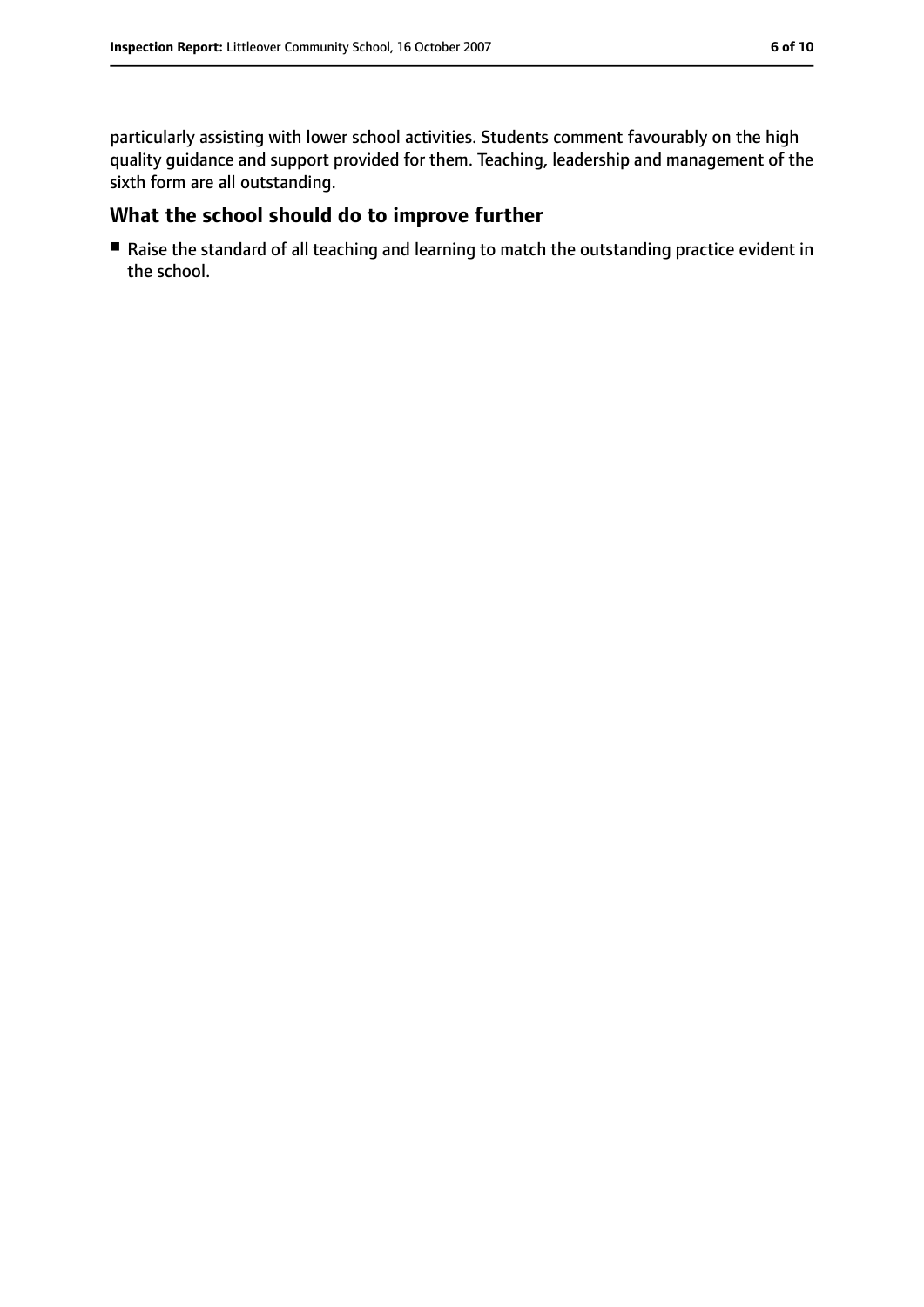**Any complaints about the inspection or the report should be made following the procedures set out in the guidance 'Complaints about school inspection', which is available from Ofsted's website: www.ofsted.gov.uk.**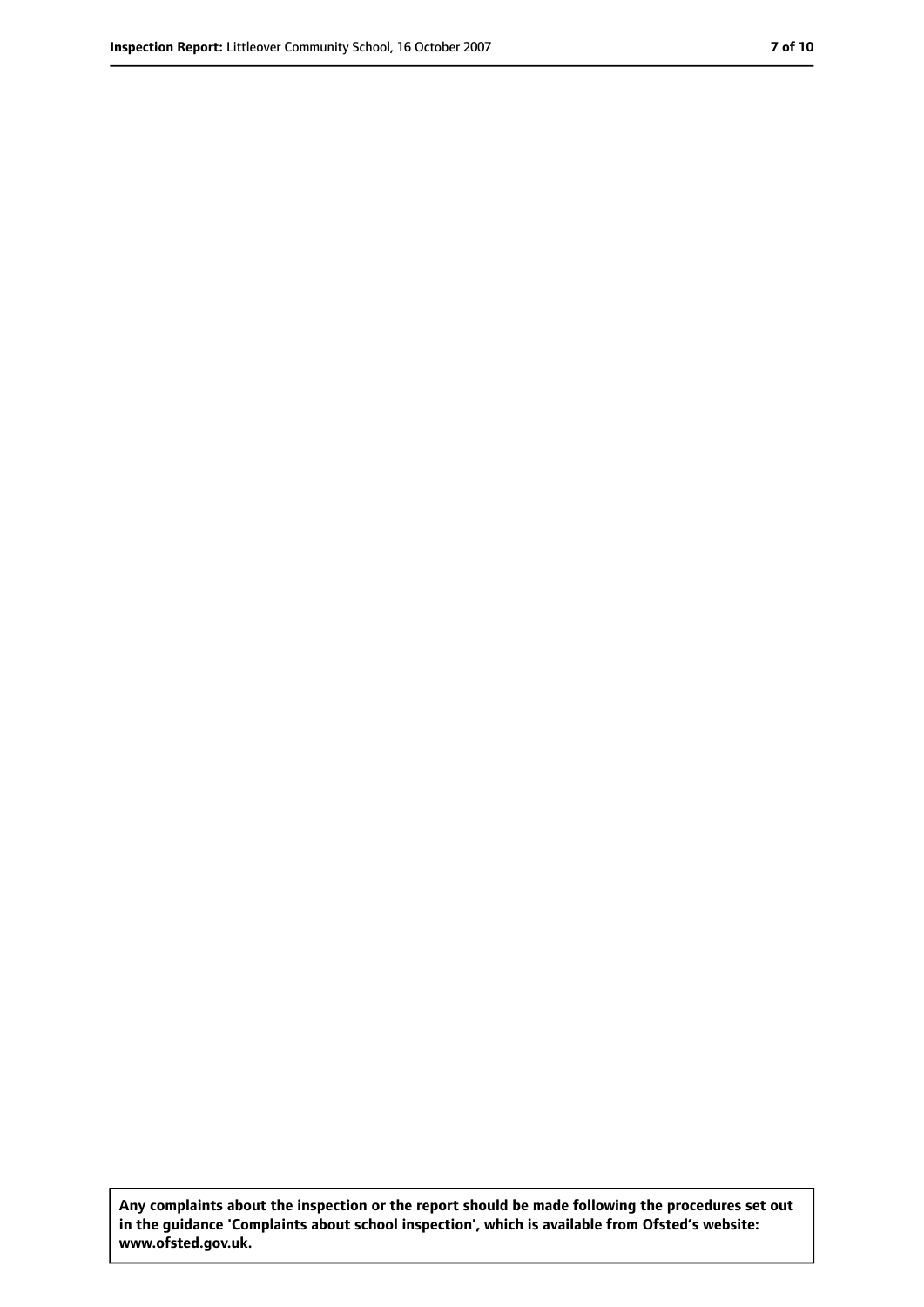#### **Annex A**

# **Inspection judgements**

| Key to judgements: grade 1 is outstanding, grade 2 good, grade 3 | <b>School</b><br><b>Overall</b> | $16-19$ |
|------------------------------------------------------------------|---------------------------------|---------|
| satisfactory, and grade 4 inadequate                             |                                 |         |

## **Overall effectiveness**

| How effective, efficient and inclusive is the provision of<br>education, integrated care and any extended services in meeting<br>the needs of learners? |     |     |
|---------------------------------------------------------------------------------------------------------------------------------------------------------|-----|-----|
| Effective steps have been taken to promote improvement since<br>the last inspection                                                                     | Yes | Yes |
| How well does the school work in partnership with others to<br>promote learners' well-being?                                                            |     |     |
| The capacity to make any necessary improvements                                                                                                         |     |     |

### **Achievement and standards**

| How well do learners achieve?                                                                               |  |
|-------------------------------------------------------------------------------------------------------------|--|
| The standards <sup>1</sup> reached by learners                                                              |  |
| How well learners make progress, taking account of any significant<br>variations between groups of learners |  |
| How well learners with learning difficulties and disabilities make<br>progress                              |  |

### **Personal development and well-being**

| How good is the overall personal development and<br>well-being of the learners?                                  |  |
|------------------------------------------------------------------------------------------------------------------|--|
| The extent of learners' spiritual, moral, social and cultural<br>development                                     |  |
| The extent to which learners adopt healthy lifestyles                                                            |  |
| The extent to which learners adopt safe practices                                                                |  |
| How well learners enjoy their education                                                                          |  |
| The attendance of learners                                                                                       |  |
| The behaviour of learners                                                                                        |  |
| The extent to which learners make a positive contribution to<br>the community                                    |  |
| How well learners develop workplace and other skills that will<br>contribute to their future economic well-being |  |

# **The quality of provision**

| How effective are teaching and learning in meeting the<br>full range of the learners' needs?          |  |
|-------------------------------------------------------------------------------------------------------|--|
| How well do the curriculum and other activities meet the<br>range of needs and interests of learners? |  |
| How well are learners cared for, guided and supported?                                                |  |

 $^1$  Grade 1 - Exceptionally and consistently high; Grade 2 - Generally above average with none significantly below average; Grade 3 - Broadly average to below average; Grade 4 - Exceptionally low.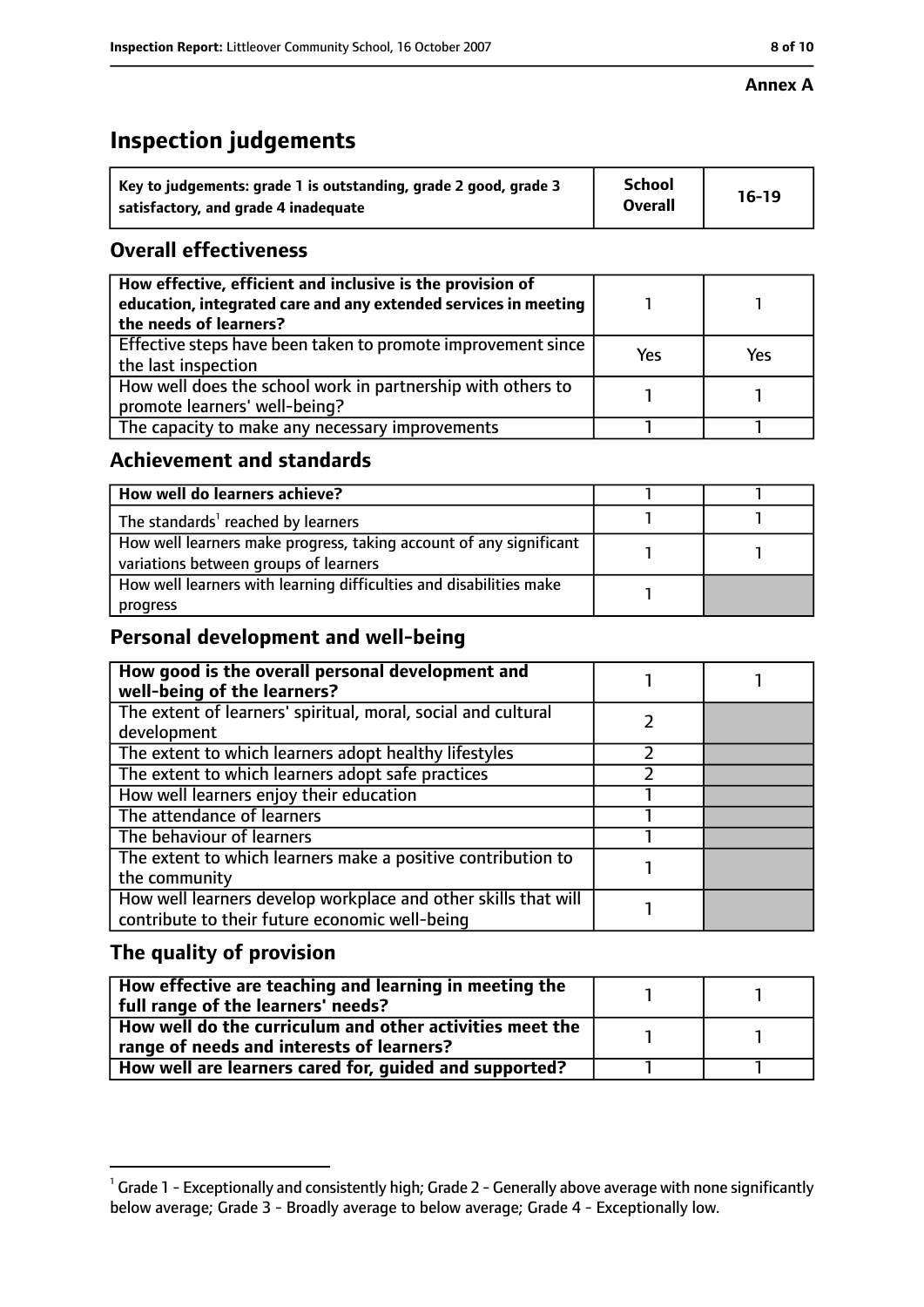# **Annex A**

# **Leadership and management**

| How effective are leadership and management in raising<br>achievement and supporting all learners?                                                 |     |     |
|----------------------------------------------------------------------------------------------------------------------------------------------------|-----|-----|
| How effectively leaders and managers at all levels set clear<br>direction leading to improvement and promote high quality of<br>care and education |     |     |
| How effectively leaders and managers use challenging targets<br>to raise standards                                                                 |     |     |
| The effectiveness of the school's self-evaluation                                                                                                  |     |     |
| How well equality of opportunity is promoted and discrimination<br>tackled so that all learners achieve as well as they can                        |     |     |
| How effectively and efficiently resources, including staff, are<br>deployed to achieve value for money                                             |     |     |
| The extent to which governors and other supervisory boards<br>discharge their responsibilities                                                     | 2   |     |
| Do procedures for safequarding learners meet current<br>qovernment requirements?                                                                   | Yes | Yes |
| Does this school require special measures?                                                                                                         | No  |     |
| Does this school require a notice to improve?                                                                                                      | No  |     |